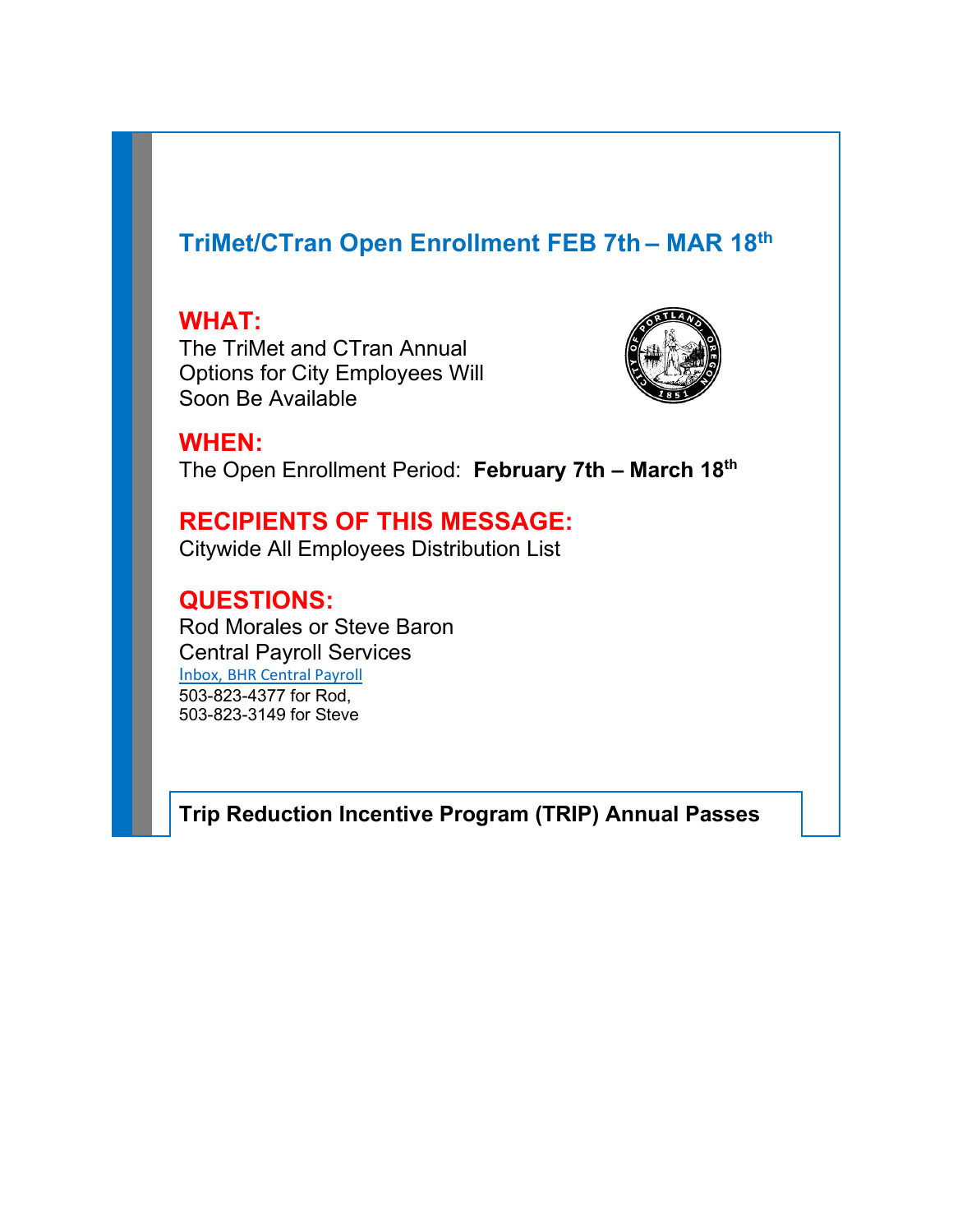Open enrollment for the Annual TriMet & CTran Options for City Employees will be February 7th through March 18<sup>th</sup>, 2022. The 2022-2023 Annual Pass is a virtual HOP Pass loaded in HOP card. The TriMet and CTran monthly deduction option is also available.

The City allows your share of the **Annual HOP Pass to be deducted over TWO months** (2 paychecks), rather than one. The details and costs of the 2022-2023 Annual HOP program are described below. The HOP Pass will be valid July 1st, 2022 - June 30th, 2023. Enrollment will be through the [SAP](https://www.portlandoregon.gov/employee/50542)  [Employee Self-Service](https://www.portlandoregon.gov/employee/50542)  [portal](https://www.portlandoregon.gov/employee/50542) and it will extend to March 18th, 2022.



## **If you are interested in a TriMet Annual HOP Pass:**

- The current value of a TriMet Monthly pass is \$100, and the Annual HOP Pass is \$1,100 (they give you one month free).
- If you buy your TriMet HOP Pass through the Annual payroll deduction, the City will subsidize your pass by contributing \$600 a year (\$50 per month). TriMet charges a \$2.50 processing fee. You pay \$502.50
- And it gets better. **First, you pay for this in two payments—\$251.25 from your April 7th paycheck and \$251.25 from your May 5th paycheck.** Second, you use pre-tax dollars, so the actual amount out of your pocket is less.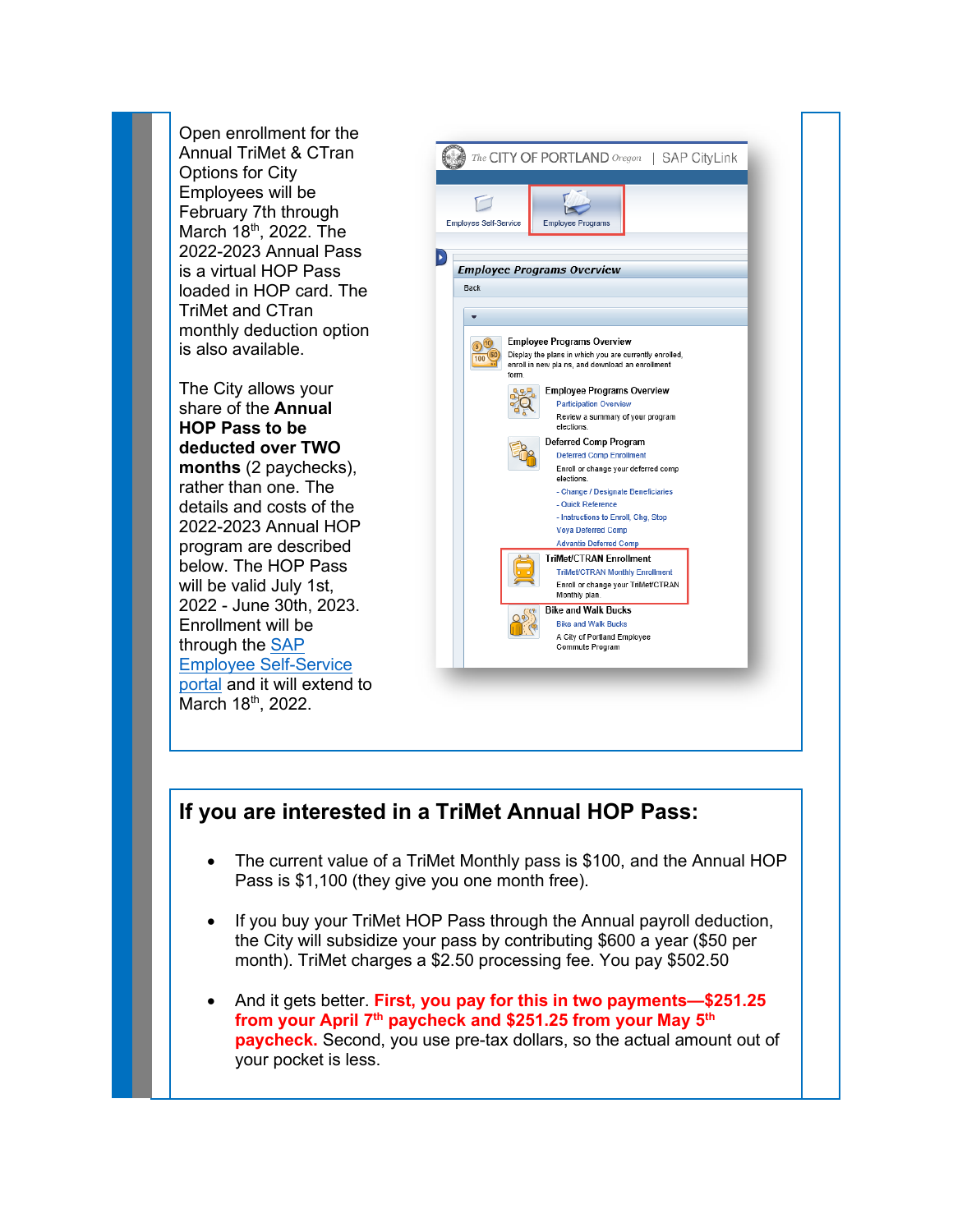- The Annual HOP Pass will be valid July 1st, 2022-June 30th, 2023 and will be loaded into a personalized HOP card.
- So, buying an annual HOP Pass through payroll deduction runs you \$41.87 a month and you lock into this rate for one year. This compares to \$52 per month on the City's monthly deduction, which is subject to fare increases.
- This pass is non-refundable once it is purchased. TriMet reserves all the rights for whether any exception of refund can be granted.

### **If you are eligible for a TriMet Honored Citizen HOP Pass:**

- Honored Citizen HOP Pass for seniors 65+, Medicare beneficiaries, and riders with a mental or physical disability.
- The current value of a TriMet Monthly Honored Citizen HOP Pass is \$28, and the Annual HOP Pass is \$310.50 (they give you one month free). TriMet charges a \$2.50 processing fee.
- If you buy your HC Annual HOP Pass through payroll deduction, the City will subsidize your card by contributing \$600 a year (\$50 per month) so it is **FREE!** The Annual HOP Card will be valid July 1st, 2022-June 30th, 2023 and will be loaded in an Honored Citizen HOP card.
- Proof of eligibility is required when boarding a bus, and fare inspectors randomly check fares on MAX, so be prepared to show your governmentissued photo ID with your age on it (if you're a senior) or your Medicare card and government-issued photo ID (if you're a Medicare beneficiary).
- This pass is non-refundable once it is purchased. TriMet reserves all the rights for whether any exception of refund can be granted.

#### **If you are interested in a CTran Annual HOP Pass:**

**CTran Adult All Zone:** \$1,100 (one month free) - \$600 (City's Share) = \$500 (2 deductions of \$250 from your April  $7<sup>th</sup>$  and May  $5<sup>th</sup>$  paycheck).

**CTran Adult Express:** \$1,375 (one month free) - \$600 (City's Share) = \$775 (2 deductions of \$387.50 from your April  $7<sup>th</sup>$  and May  $5<sup>th</sup>$  paycheck).

- The Annual HOP Pass will be valid July 1st, 2022-June 30th, 2023 and will be loaded into a regular HOP card.
- After the CTran annual pass is purchased, you may cancel the pass and receive full refund if such request is received before July 5<sup>th</sup>, 2022. After July  $5<sup>th</sup>$ , 2022 or if the pass is ever used, then only partial refund is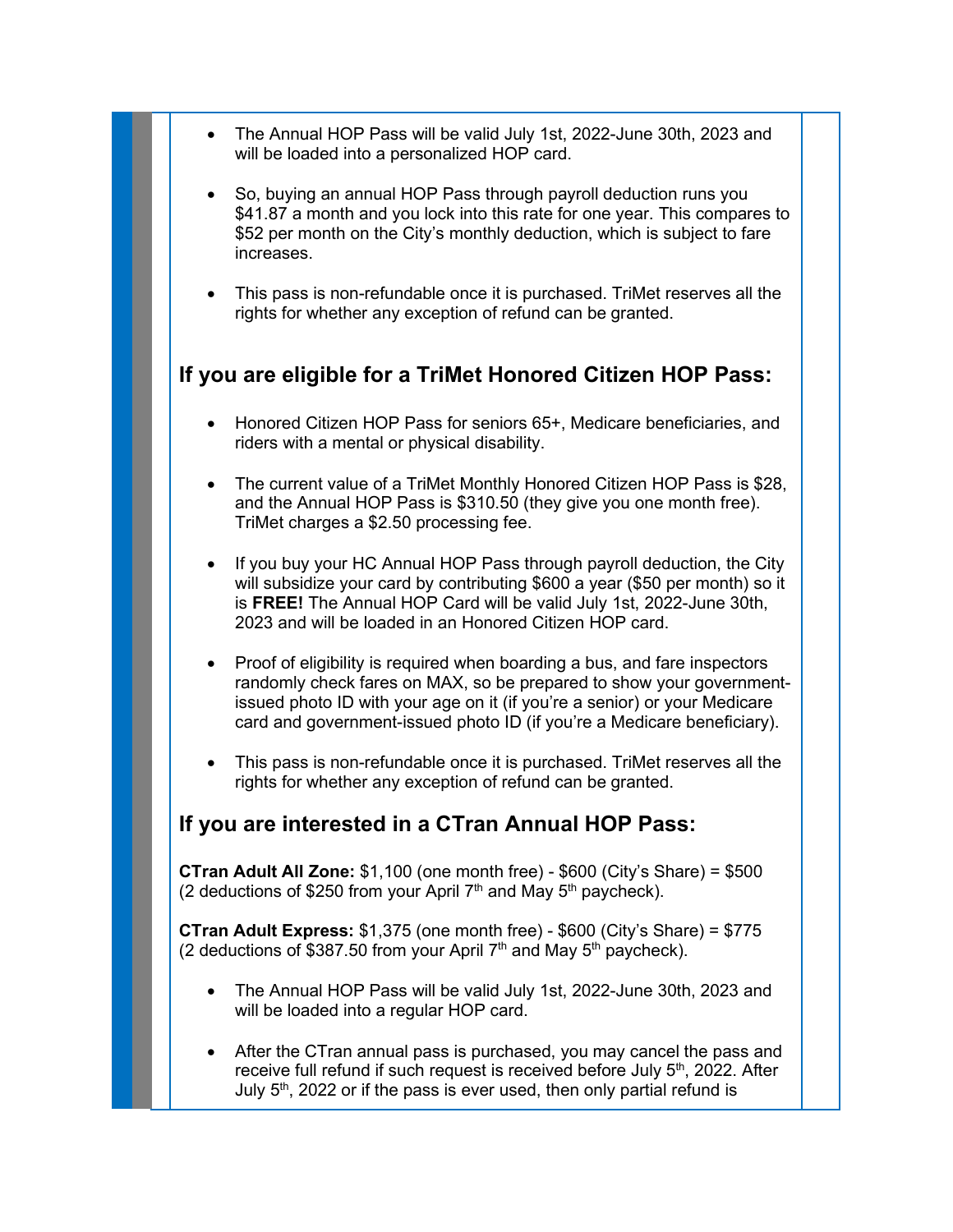|                          | How will I get the HOP card:        |                                | <b>Existing TriMet Annual HOP Card Holders: If you already have a</b><br>TriMet Annual HOP Card, you still need to re-enroll with the City to<br>receive your 2022 - 2023 Annual Pass. In June 2022, Central Payroll will                                                                              |
|--------------------------|-------------------------------------|--------------------------------|--------------------------------------------------------------------------------------------------------------------------------------------------------------------------------------------------------------------------------------------------------------------------------------------------------|
|                          |                                     |                                | remotely reload your existing Annual HOP card with a new virtual Annual<br>HOP Pass valid from July 1 <sup>st</sup> , 2022-June 30 <sup>th</sup> , 2023.                                                                                                                                               |
|                          | 1st, 2022-June 30th, 2023.          |                                | <b>Existing CTran HOP Card Holders: If you already have a CTran HOP</b><br>Card, you still need to re-enroll with the City to receive your 2022 - 2023<br>Annual Pass. In June 2022, Central Payroll will remotely reload your<br>existing HOP card with a new virtual Annual HOP Pass valid from July |
|                          | <b>Annual Hop card.</b>             |                                | New HOP Card Enrollees: On June 2022, Central Payroll will mail you a<br>new Annual HOP card loaded with a virtual Annual HOP Pass valid for<br>July 1st, 2022-June 30th, 2023. This HOP card will be mailed to your<br>mailing address in SAP. There will be a \$3.00 charge for each new             |
| $\bullet$                |                                     |                                | If you would like to read more about the HOP card program, check out<br>TriMet's website. http://trimet.org/fares/1yearpass.htm                                                                                                                                                                        |
|                          |                                     |                                | If you lose your HOP card (it will be blocked), please contact Rod<br>Morales or Steve Baron at Central Payroll for a replacement card. There<br>will be a \$3.00 charge for each new Hop card.                                                                                                        |
|                          | <b>Monthly Deduction Option</b>     |                                |                                                                                                                                                                                                                                                                                                        |
|                          |                                     |                                | If you choose to switch over from month-to-month deduction to an annual                                                                                                                                                                                                                                |
|                          |                                     |                                | deduction and get one month free, you need to complete the enrollment for an<br>Annual HOP Pass. After your enrolled for the Annual HOP Pass, central                                                                                                                                                  |
|                          |                                     |                                | payroll will update your monthly pass plan to stop by 06/30/2022.                                                                                                                                                                                                                                      |
| Payday                   | <b>TriMet</b><br><b>Adult/CTran</b> | <b>CTran</b><br><b>Express</b> | <b>Note</b>                                                                                                                                                                                                                                                                                            |
|                          | <b>All Zone</b>                     |                                |                                                                                                                                                                                                                                                                                                        |
|                          |                                     |                                |                                                                                                                                                                                                                                                                                                        |
| 03/24/2022               | \$50.00                             | \$75.00                        | Scheduled deduction for May 2022 monthly<br>pass                                                                                                                                                                                                                                                       |
| 04/07/2022<br>04/21/2022 | \$251.25<br>\$50.00                 | \$387.50<br>\$75.00            | First deduction of 2022 - 2023 Annual Pass<br>Scheduled deduction for June 2022 monthly                                                                                                                                                                                                                |

**pass**. If you are transferring from monthly plan

to annual plan, this should be your **last** 

**monthly deduction.**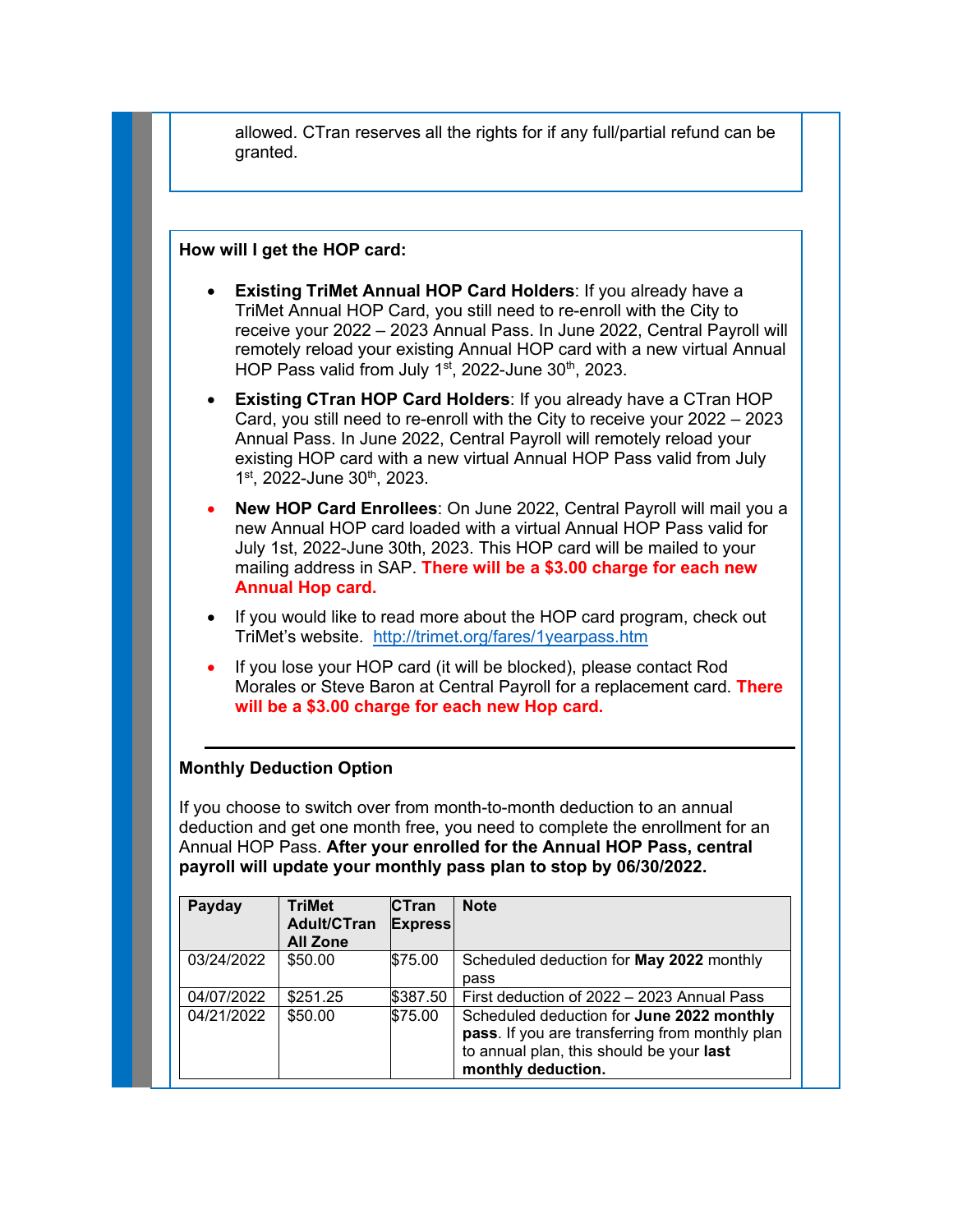| 05/05/2022 | $\frac{1}{2}$ \$251.25 | $$387.50$ Second deduction of 2022 - 2023 Annual |  |
|------------|------------------------|--------------------------------------------------|--|
|            |                        |                                                  |  |
|            |                        | Pass                                             |  |
|            |                        |                                                  |  |

If you currently have a month-to-month deduction for TriMet or CTran and **DO NOT** want to change to the Annual option, you do not have to do anything. Please be aware that the monthly option is subject to fare increases by TriMet or CTran.

- All TriMet monthly passes are non-refundable once it is purchased. It is employees' own responsibility to timely update their SAP transit plans to avoid unnecessary payroll deductions. Monthly pass for next month is purchased on the  $2<sup>nd</sup>$  to last workday of current month. If you no longer need the pass for next month but the payroll deduction is already taken, please contact Rod Morales or Steve Baron at central payroll before the 3<sup>rd</sup> to last workday of the current month. TriMet reserves all the rights for whether any exception of refund can be granted.
- You may request to cancel a CTran monthly pass before the 5<sup>th</sup> day of the month. After the  $5<sup>th</sup>$  day or the pass is ever used, no refund is allowed. It is employees' own responsibility to timely update their SAP transit plans to avoid unnecessary payroll deductions. CTran reserves all the rights for if any refund can be granted.

#### **Guides**

If you have never used the CityLink Portal to enroll or edit your TRIP plan, the instructions listed below are provided to help you.

#### **Video Instructions**

- **► [ESS Annual Transit Pass Enrollment](https://up.portlandoregon.gov/ucontent/8493ab9bf5b74bac958e97d97b3b7702_en-US/video/mp4/index.mp4)**
- **[ESS Monthly Transit Pass Enrollment](https://up.portlandoregon.gov/ucontent/97c13403f4f344e995d6f6a5083e7708_en-US/video/mp4/index.mp4)**
- **[Editing a Monthly Transit Pass Enrollment](https://up.portlandoregon.gov/ucontent/23f698b6ab734dd99955299182509388_en-US/video/mp4/index.mp4)**

#### **Simulation/Print Instructions**

- **❖ [ESS Transit Annual Sign-Up](https://up.portlandoregon.gov/gm/folder-1.11.23645?mode=EU%5bshowAll%5d&originalContext=1.11.6677)**
- **❖** [ESS Transit Monthly Sign-Up](https://up.portlandoregon.gov/gm/folder-1.11.23593?mode=EU%5bshowAll%5d&originalContext=1.11.6677)
- **❖ [ESS Transit Monthly Plan](https://up.portlandoregon.gov/gm/folder-1.11.23658?mode=EU%5bshowAll%5d&originalContext=1.11.6677) Change**

All Instructions can be found [HERE ].